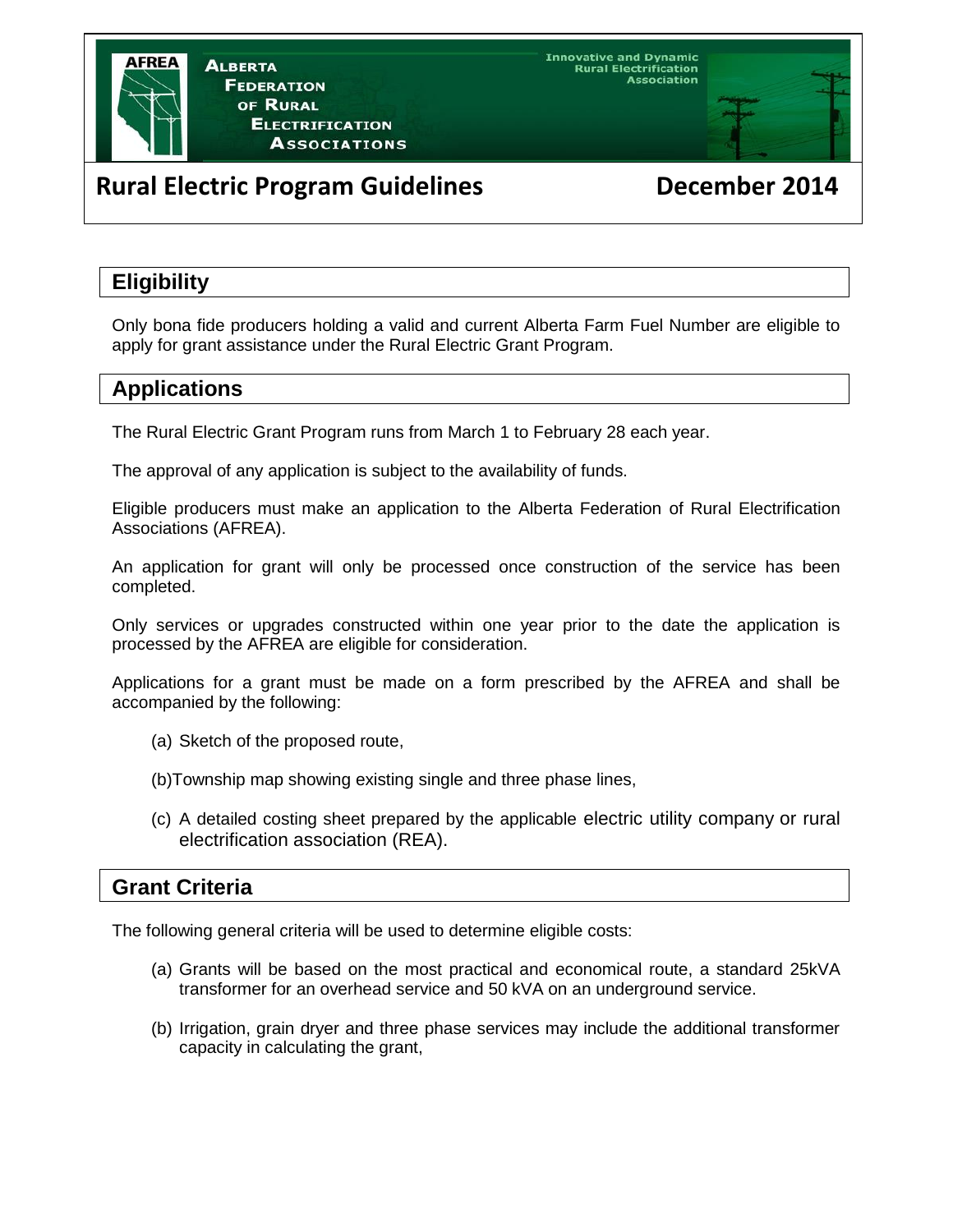- (c) Where a service must be constructed in a more expensive manner as a result of federal, provincial or municipal regulation or law, the additional cost may be eligible for a grant (up to the maximum grant amount),
- (d) One transformer equals one service equals one grant,

There is no limit on the amount or number of grants that an eligible producer may receive. The maximum grant per service is \$5,250.

A service conversion from a small single phase (25kVA transformer or less) to a large single (over 25kVA transformer) or three phase service is eligible for grant, as it is considered a new service. Once a service has been upgraded to a larger transformer or to a three phase service, no further upgrades to the service are eligible for grants. Existing services over 25kVA are not eligible for grants.

The cost of a service move (transformer and/or line) is not eligible for a grant.

Where an individual has two or more services constructed at the same time, they shall be treated as separate consecutive services for the purpose of calculating line share and basic cost.

When two or more individuals have services constructed at the same time, the cost of the line common to all parties shall be equally shared and assigned to each individual. The costs assigned to each individual shall be included in determining the line share and basic cost of each service.

## **Ineligible Costs**

The following costs shall be excluded from the grant calculation:

- (a) Refunds to the owner of an existing service,
- (b) Brushing,
- (c) Extra transformer capacity in excess of 25kVA (excepting irrigation, underground and grain dryer services),
- (d) Easements except crown easements,
- (e) Longer line routing as requested by the customer.
- (f) Connection fees charged by one wire service provider to another wire service provider.
- (g) Costs associated with the installation of a new electric irrigation service that replaces an existing natural gas service are not eligible for grants.

#### **Line Share**

An electric utility company or a rural electrification association may add a line share component to the cost of the service.